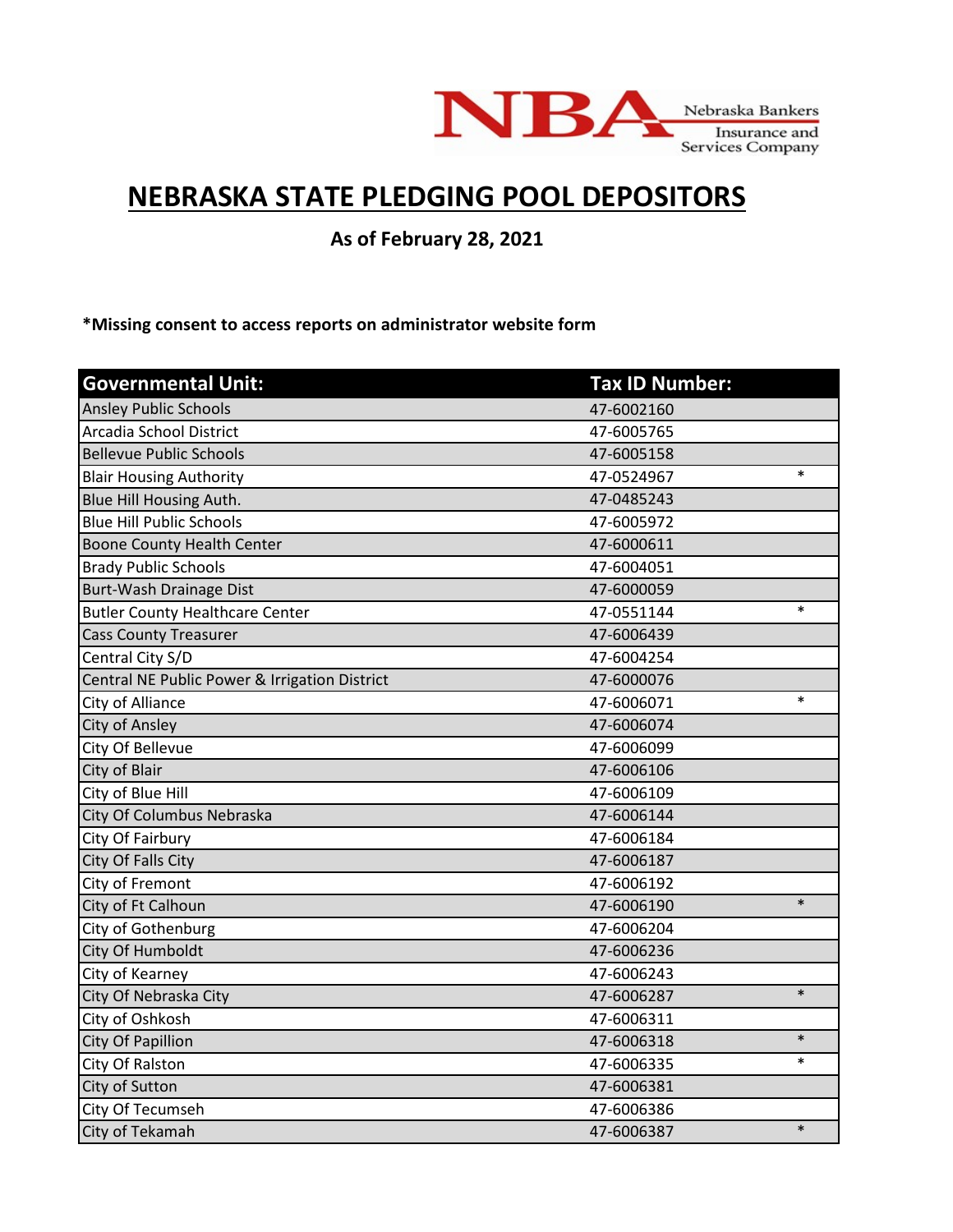| City of Valley                                | 47-6006396 |        |
|-----------------------------------------------|------------|--------|
| <b>Clay County Treasurer</b>                  | 47-6006444 |        |
| <b>Clerk of District Court</b>                | 47-6006516 |        |
| <b>Columbus Housing Authority</b>             | 47-0528366 |        |
| Cornhusker Public Power District              | 47-6000103 |        |
| County of Burt                                | 47-6006437 |        |
| County Of Lincoln Clerk Of The District Court | 47-6006483 |        |
| County of Lincoln School District #1          | 47-6004045 |        |
| <b>Dawson County Treasurer</b>                | 47-6006451 |        |
| Dawson Public Power District                  | 47-6000131 |        |
| Dodge County Treasurer/Clerk                  | 47-6006454 | $\ast$ |
| Douglas County Housing Authority              | 47-0589729 | $\ast$ |
| <b>Douglas County Treasurer</b>               | 47-6006455 | *      |
| Douglas County West Com School                | 20-2995793 |        |
| East Central District Health Department       | 47-0835183 |        |
| Elkhorn Public School District                | 47-6002635 |        |
| <b>Emerson Hubbard</b>                        | 47-6002527 |        |
| <b>Emerson Rural Fire Prot Dist</b>           | 47-0782351 |        |
| Falls City Pub School Dist 56                 | 47-6005008 |        |
| <b>Farwell Irrigation</b>                     | 35-2326332 |        |
| Franklin Public Schools                       | 47-6000665 |        |
| <b>Fremont Rural Fire Protection District</b> | 47-6043050 | $\ast$ |
| <b>Ft Calhoun Rural Fire District</b>         | 47-0624527 |        |
| <b>Garden County Schools</b>                  | 47-6003023 |        |
| <b>Garden County Treasurer</b>                | 47-6006462 |        |
| <b>Giltner Public Schools</b>                 | 47-6003276 |        |
| Gothenburg Health                             | 47-0532605 |        |
| Gothenburg Memorial Hospital                  | 47-0532605 |        |
| <b>Gothenburg Public School</b>               | 47-6002400 |        |
| Gothernburg School District 20                | 47-6002400 |        |
| <b>Gretna Rural Fire Department</b>           | 47-0657401 | $\ast$ |
| <b>Hall County Treasurer</b>                  | 47-6006467 |        |
| <b>Hamilton County Treasurer</b>              | 47-6006468 |        |
| <b>Heartland Community Schools</b>            | 47-6006060 |        |
| Heartland S/D                                 | 47-6006060 |        |
| <b>Hooker County Treasurer</b>                | 47-6006473 |        |
| <b>Howard County Medical</b>                  | 47-0681056 |        |
| <b>Howard County Medical Center</b>           | 47-0681056 |        |
| Htrs School District 74-0070                  | 47-0843744 |        |
| Humboldt Housing Auth                         | 47-0486812 |        |
| Jefferson County School District 48-0008      | 47-6003600 | $\ast$ |
| Jefferson County Treasurer                    | 47-6006475 | $\ast$ |
| Johnson County Central Public Schools         | 47-6003688 |        |
| Johnson County Hospital                       | 47-6000874 |        |
| Johnson County Treasurer                      | 47-6006476 |        |
| <b>Kearney Public Schools</b>                 | 47-6001393 |        |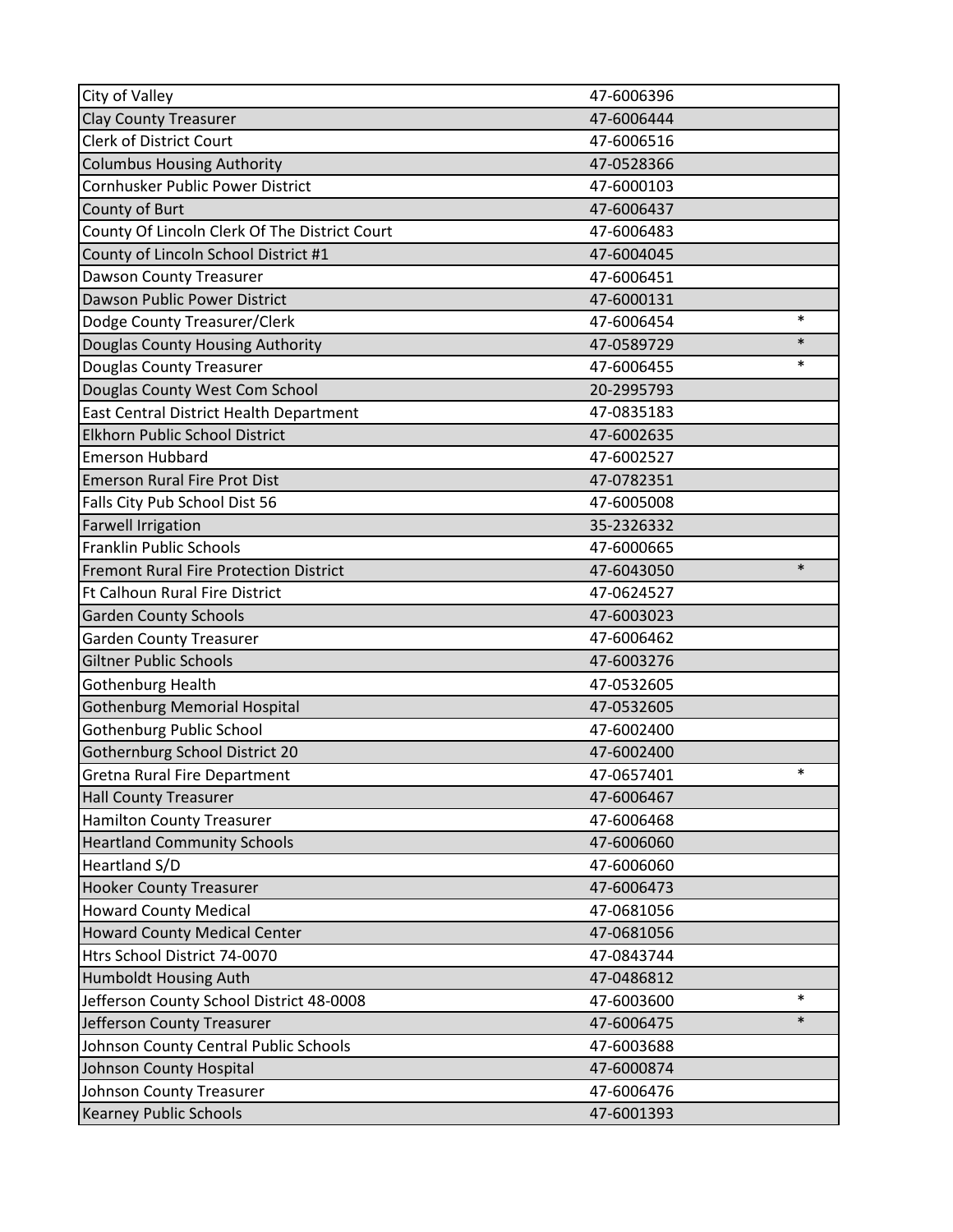| <b>Lancaster County Treasurer</b>                              | 47-6006482 |        |
|----------------------------------------------------------------|------------|--------|
| <b>Lincoln County Imprest</b>                                  | 47-6006483 |        |
| <b>Lincoln County Treasurer</b>                                | 47-6006483 |        |
| Loup River Public Power District                               | 47-6000241 |        |
| <b>Maxwell Public Schools</b>                                  | 47-6004052 |        |
| <b>Metro Area Planning Agency</b>                              | 47-0522862 |        |
| <b>Metropolitan Utilities District</b>                         | 47-6000269 |        |
| Mid Plains Community College                                   | 47-0519583 |        |
| <b>Millard Public Schools</b>                                  | 47-6002642 | $\ast$ |
| Millard Suburban Fire                                          | 47-0663488 | $\ast$ |
| <b>Mullen Hospital District</b>                                | 47-0388355 |        |
| Mullen School District                                         | 47-6007423 |        |
| Nebraska State Treasurer                                       | 47-0491233 |        |
| Nemaha Natural Resources Dist                                  | 47-0542968 |        |
| North Platte Airport Authority                                 | 47-0492732 |        |
| Northeast Community College                                    | 47-0524851 |        |
| Olive Township                                                 | 47-6006560 |        |
| Omaha Douglas County Public Building Commission                | 47-0608107 | $\ast$ |
| Papillion Lavista School                                       | 47-6005159 |        |
| Perennial Rural Ppd                                            | 47-6000562 |        |
| Platte County School District #1 (Aka Columbus Public Schools) | 47-6004811 |        |
| <b>Railroad Transportation</b>                                 | 47-0539398 |        |
| Regional West Garden County                                    | 39-1904975 |        |
| Richardson County Rural Water                                  | 23-7152437 |        |
| <b>Richardson County Treasurer</b>                             | 47-6006501 |        |
| <b>Rock County Treasurer</b>                                   | 47-6006502 |        |
| <b>Sarpy County Treasurer</b>                                  | 47-6006504 |        |
| School District #1 Blair                                       | 47-6005804 |        |
| School District #3 Ft Calhoun                                  | 47-6005807 |        |
| SCHOOL DISTRICT 71-005 (LAKEVIEW COMMUNITY SCHOOLS)            | 47-0525658 |        |
| <b>Scottsbluff County Treasurer</b>                            | 47-6006506 |        |
| Silver Lake Sch Dist.                                          | 47-0698679 |        |
| <b>Stanton Health Care Center</b>                              | 47-0522636 |        |
| <b>Tekamah Airport Authority</b>                               | 47-0663344 | $\ast$ |
| Tekamah Herman School Dist #1                                  | 47-6001482 |        |
| Thirty Mile Irrigation District                                | 46-3946728 |        |
| Transit Authority Of The City Of Omaha                         | 47-0542132 |        |
| Treasurer State of Nebraska                                    | 47-0491233 |        |
| Village of Brainard                                            | 47-6006113 |        |
| <b>Village of Campbell</b>                                     | 47-6007114 |        |
| Village of Duncan                                              | 47-0482755 | $\ast$ |
| Village of Dwight                                              | 47-0613057 |        |
| Village Of Elk Creek                                           | 47-0563255 | $\ast$ |
| Village of Giltner                                             | 47-6006201 |        |
| Village of Greeley                                             | 47-6006208 |        |
| Village of Herman                                              | 47-6006228 |        |
| Village of Kennard                                             | 47-0563828 | $\ast$ |